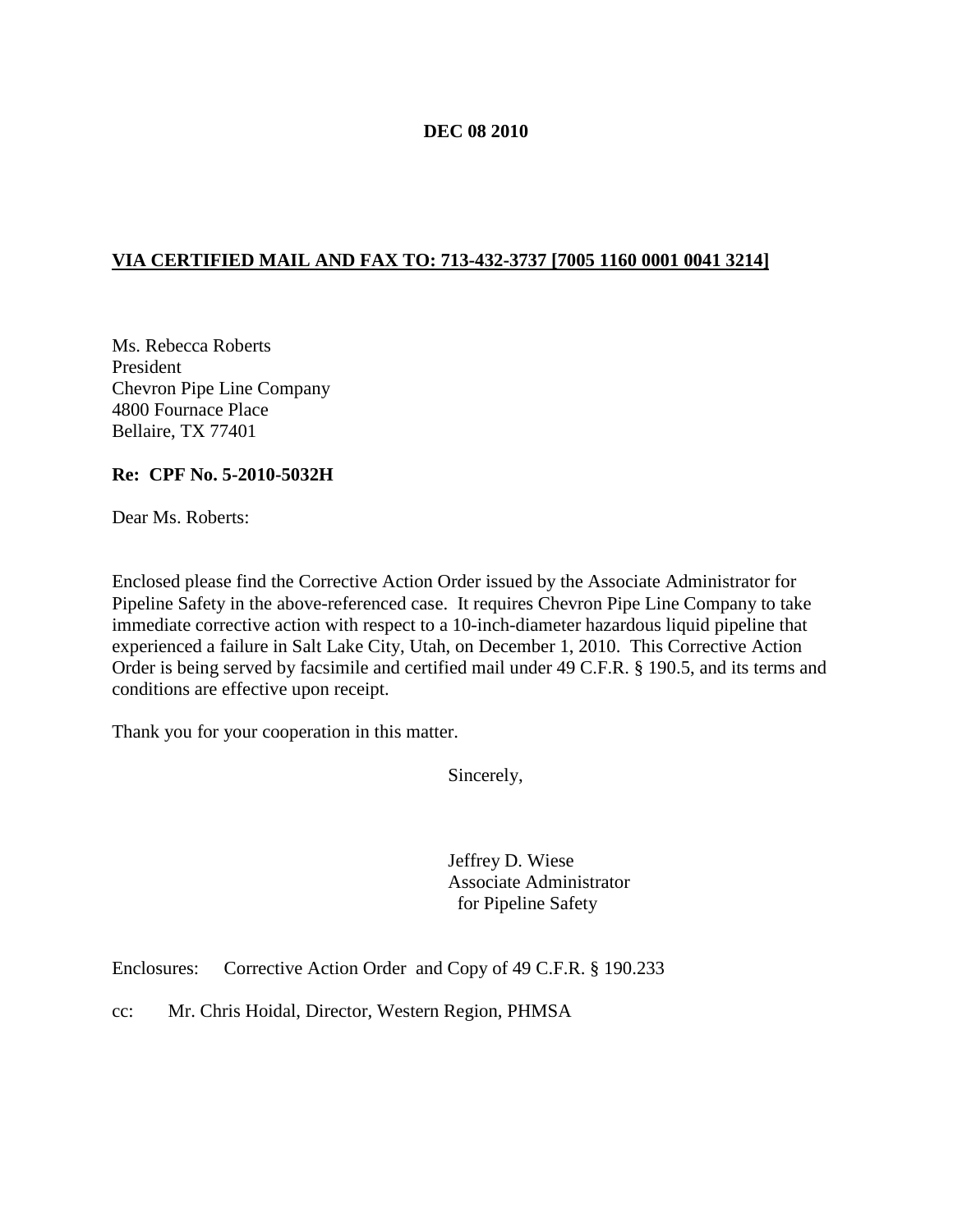## **U.S. DEPARTMENT OF TRANSPORTATION PIPELINE AND HAZARDOUS MATERIALS SAFETY ADMINISTRATION OFFICE OF PIPELINE SAFETY WASHINGTON, D.C. 20590**

**)**

**)**

**)**

**In the Matter of )**

**Chevron Pipe Line Company, ) CPF No. 5-2010-5032H**

**\_\_\_\_\_\_\_\_\_\_\_\_\_\_\_\_\_\_\_\_\_\_\_\_\_\_\_\_\_\_\_\_\_\_\_\_**

**\_\_\_\_\_\_\_\_\_\_\_\_\_\_\_\_\_\_\_\_\_\_\_\_\_\_\_\_\_\_\_\_\_\_\_\_)**

**Respondent. )**

# **CORRECTIVE ACTION ORDER**

On December 1, 2010, the National Response Center (NRC) received a report from the Chevron Pipe Line Company (Chevron or Respondent) that a failure had occurred on its 10-inch-diameter hazardous liquid pipeline in Salt Lake City, Utah. The initial report, submitted at 11:54 a.m. Mountain Standard Time (MST), indicated that 100 barrels of crude oil had been released in the vicinity of Milepost (MP) 174.5, a high consequence area (HCA) that experienced an 800-barrel release of crude oil from that same pipeline on June 11, 2010.

On December 2, 2010, the Pipeline and Hazardous Materials Safety Administration (PHMSA), Office of Pipeline Safety (OPS), Western Region initiated an investigation of the accident. To date, that investigation has included a review of the records for the failed pipeline, a physical inspection of the failure site, and interviews with Chevron's employees. The information available at this time indicates that other areas of this pipeline could experience a similar event if immediate corrective actions are not taken.

Accordingly, I find that Chevron's 10-inch-diameter pipeline is hazardous to life, property, or the environment, and that the issuance of a Corrective Action Order (CAO) is warranted under 49 U.S.C. § 60112 and 49 C.F.R. § 190.233. I further find that a failure to issue a CAO expeditiously would result in likely serious harm to life, property, and the environment; therefore, I am waiving the requirement for prior notice and an opportunity for a hearing.

### **Preliminary Findings**

- Chevron is the operator a 182.5-mile hazardous liquid pipeline system that transports crude oil from a terminal in Rangely, Colorado, to a refinery in Salt Lake City, Utah (Salt Lake City Refinery).
- There are two 10-inch-diameter pipelines in Chevron's Rangely to Salt Lake City system: the Number 1 Line, an inactive line built in 1948, and the Number 2 Line, an active line built in 1952.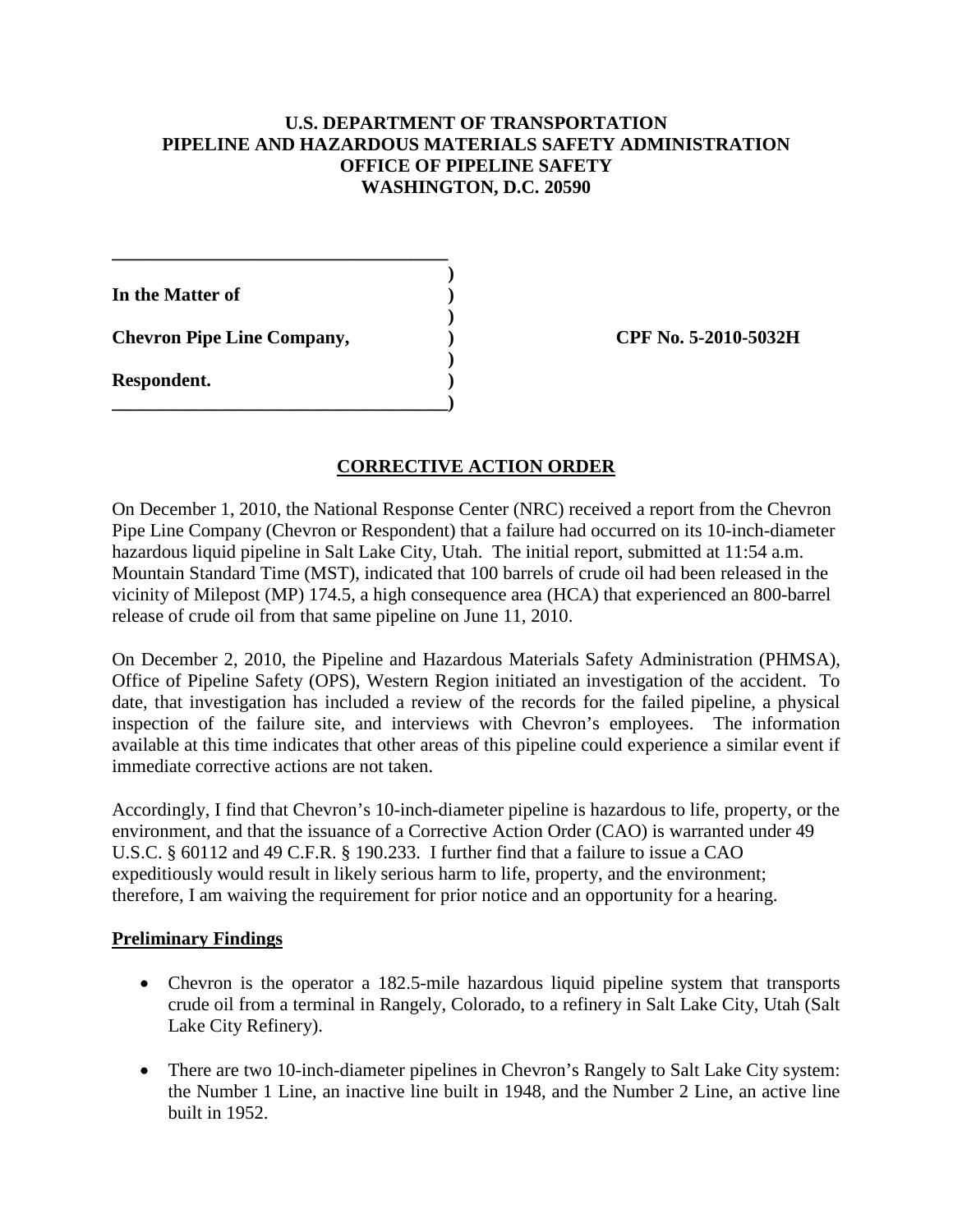- The Number 2 Line receives crude oil in Rangely from a hazardous liquid gathering line system and at three other downstream injection points.
- The Number 2 Line has an elevation profile that ranges from 4,234 feet at the Salt Lake City Refinery to 8,450 feet at Wolf Creek Pass.
- The right-of-way (ROW) for the Number 2 Line includes several HCAs, particularly in the 50 mile segment that runs from Park City, Utah, to Salt Lake City, Utah.
- The Number 2 Line has 9 mainline block valves from the Hanna Pump Station (MP) 108.5) to the Salt Lake City Refinery (MP 182.15).
- The Number 2 Line crosses Red Butte Creek at MP 174.5 on property that is owned by the University of Utah. Several public buildings, including an arboretum, auditorium, and dormitories, are located in the immediate area.
- On June 11, 2010, a failure occurred on the Number 2 Line near MP 174.5, resulting in the release of 800 barrels of crude oil. Chevron did not detect or respond to that failure for more than 10 hours.
- On June 17, 2010, Chevron installed a segment of 10-inch pipe in the Number 2 Line in a vault near MP 174.5 and Red Butte Road (Red Butte Vault). As a result of that installation, the portion of the Number 2 in the Red Butte Vault contained two valves: a 10-inch mainline block valve and a 6-inch valve (Affected Valve).
- On June 20, 2010, Chevron performed a 4-hour hydrostatic pressure test on the Number 2 Line from the Little Mountain Block Valve and Pressure Relief Station (MP 168.4) to the Salt Lake City Refinery (MP 182.5). As part of that pressure test, Chevron injected water mixed with a tracer dye into the Affected Valve.
- The manufacturer's specifications for the Affected Valve state that all fluids should be removed from the valve body after the performance of a hydrostatic pressure test, and that anti-freeze should be injected to ensure that any water in the valve does not adversely affect its operation during the winter months.
- The temperature in Salt Lake City, Utah, remained at or well below freezing from November 24, 2010, through December 1, 2010.
- On the morning of December 1, 2010, Chevron shutdown the Number 2 Line to perform routine maintenance activities. Operations resumed later that afternoon.
- At approximately 8:40 p.m. MST on December 1, 2010, Chevron shutdown the Number 2 Line after personnel in the pipeline control room observed abnormal pressure readings. Operations have not resumed since that time.
- At approximately 11:15 p.m. MST on December 1, 2010, Chevron response personnel arrived at the Red Butte Vault and discovered that the Affected Valve had failed,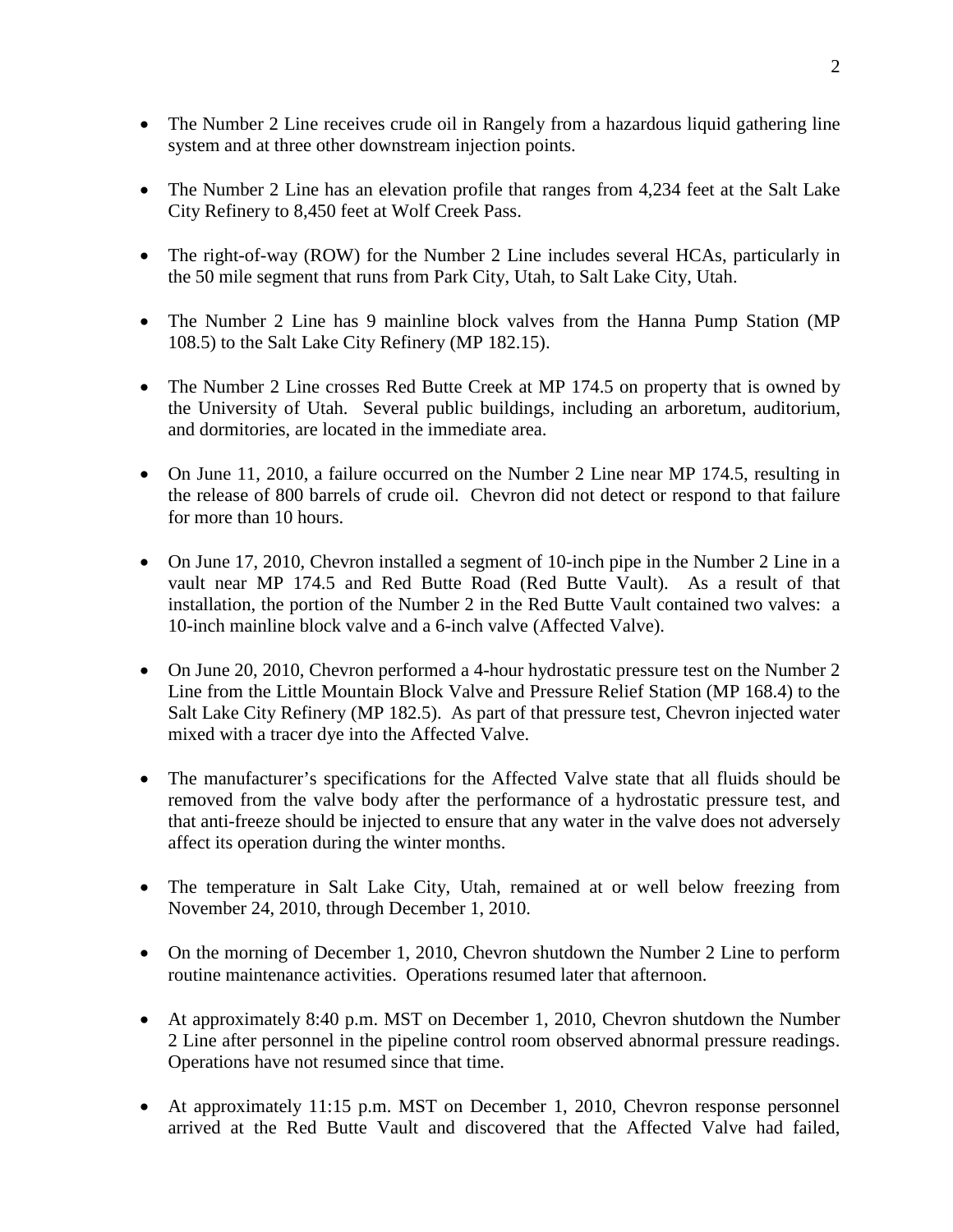resulting in the release of an estimated 100 barrels of crude oil. By that time, crude oil had overfilled the Red Butte Vault and migrated downhill in the direction of Red Butte Creek.

- On December 4, 2010, Chevron removed the Affected Valve and found as-yetunidentified fluid in one of its components. That fluid has been preserved and sent to a laboratory for further analysis and examination. Initial observations by PHMSA's investigators and Chevron personnel indicated that the body of the Affected Valve had been split at the bonnet joint.
- Chevron has increased its original estimate of the crude oil released as a result of the December 1, 2010 failure from 100 to 500 barrels.

### **Determination of Necessity for Corrective Action Order and Right to Hearing**

The bases for determining whether a pipeline facility requires corrective action are specified in 49 U.S.C. § 60112 and 49 C.F.R. § 190.233. Specifically, the Associate Administrator may issue a CAO after reasonable notice and the opportunity for a hearing, if he finds that a particular pipeline facility is or would be hazardous to life, property, or the environment. The terms of that CAO may include the suspended or restricted use of a pipeline facility, physical inspection, testing, repair, replacement, or any other action as appropriate. The Associate Administrator may also issue a CAO without notice and the opportunity for a hearing, if he finds that a failure to do so expeditiously will result in likely serious harm to life, property or the environment. In such cases, the opportunity for a hearing will be provided as soon as practicable after the issuance of the CAO.

Having reviewed the preliminary findings, I find that the continued operation of the Number 2 Line without corrective measures would be hazardous to life, property and the environment. The Number 2 Line has experienced two failures in the vicinity of MP 174.5 in the past 6 months: an 800-barrel release of crude oil in June 2010 and a 500-barrel release of crude oil in December 2010. The preliminary findings indicate that the failure to remove all of the test fluid (water) used during the June 2010 hydrostatic pressure test or to take appropriate action to ensure that any remaining water would not adversely affect the operation of the Number 2 Line may have caused or contributed to the December 2010 failure.

Significant portions of the Number 2 Line are also located in HCAs. That includes MP 174.5, the area that experienced the June 2010 and December 2010 failures and which contains several public buildings and a waterway. Furthermore, Chevron did not identify the location of the current release for more than two hours, despite the fact that the Red Butte Vault is approximately 8 miles from the Salt Lake City refinery and a prior failure had occurred in that area six months earlier. The hazardous nature and volume of the product transported, the possibility of similar conditions existing on other areas of the pipeline, including those located in HCAs, and the ongoing status of the investigation support such a finding as well.

I further find that a failure to issue a CAO expeditiously would result in likely serious harm to life, property, and the environment. That finding is supported by the elevation profile of the pipeline and topography of the surrounding areas; the operating conditions of the Number 2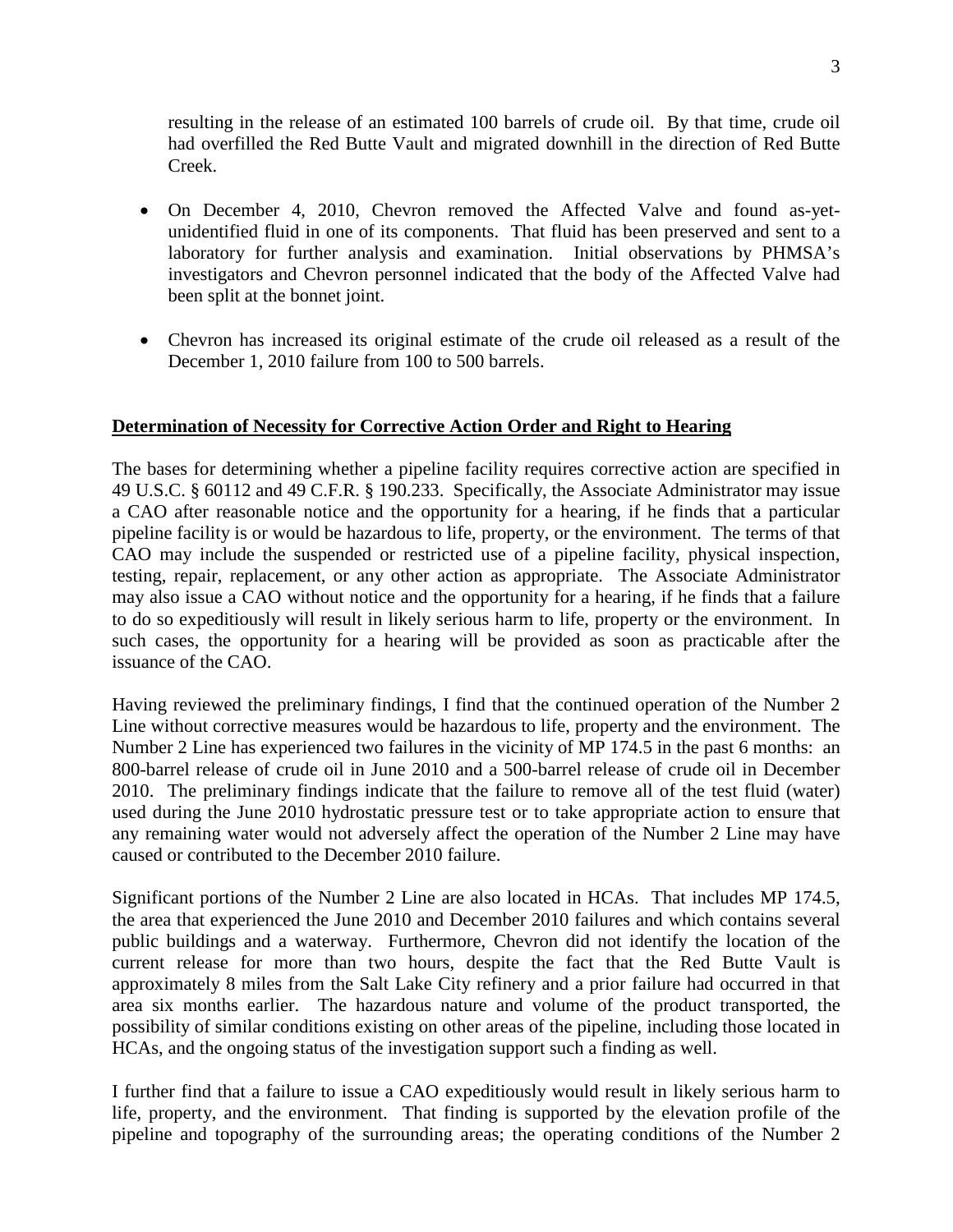Line; the existence of other components that could be adversely affected by Chevron's failure to perform the required maintenance after the June 2010 hydrostatic pressure test; its inability to promptly detect and respond to the June 11, 2010 and December 1, 2010 failures; and the ongoing status of the investigation into those failures. Accordingly, this CAO is issued without prior notice and opportunity for a hearing, and its terms and conditions are effective upon receipt.

Within 10 days of receiving this Order, Respondent may request a hearing by notifying the Associate Administrator for Pipeline Safety in writing, delivered personally, by mail or by telecopy at (202) 366-4566. The hearing will be held as soon as practicable, on a date that is mutually convenient to PHMSA and Respondent, in Denver, CO, or Washington, DC.

After receiving and analyzing additional data in the course of this investigation, PHMSA may identify other corrective measures that need to be taken. Respondent will be notified of any additional measures required and amendment of this Order will be considered. To the extent consistent with public safety, Respondent will be afforded notice and an opportunity for a hearing prior to the imposition of any additional corrective measures.

## **Required Corrective Action**

Pursuant to 49 U.S.C. § 60112, I hereby order Chevron to take the following corrective actions with respect to the Number 2 Line:

- 1. Before resuming any transportation of hazardous liquid through the Number 2 Line, submit a written restart plan to the Director, Western Region, PHMSA for his approval. That restart plan must include provisions for:
	- a. Ensuring that the June 2010 hydrostatic pressure test will not adversely affect the future operation of the Number 2 Line by removing all fluids from appropriate facilities, components, valves, or equipment.
	- b. Ensuring that all pipeline facilities, components, appurtenances, and equipment affected by the June 2010 hydrostatic pressure test are inspected and maintained in accordance with the written procedures required under 49 C.F.R. §§ 195.401-402 and any other applicable standards, including the manufacturer's specifications.
	- c. Taking any other actions that may be necessary to ensure that the Number 2 Line is not hazardous to life, property and the environment.
- 2. Upon submission and satisfactory implementation of a restart plan that meets the conditions in Item 1, the Director may approve the transportation of hazardous liquids in the Number 2 Line.
- 3. If the Number 2 Line is restarted, Chevron must continuously monitor all valve vaults that are located between the Hanna Pump Station (MP 108.5) and Salt Lake Refinery (MP 182.5) for the next 48 hours. Chevron must also perform daily patrols of the ROW for that portion of the Number Line 2, with a primary focus on observing the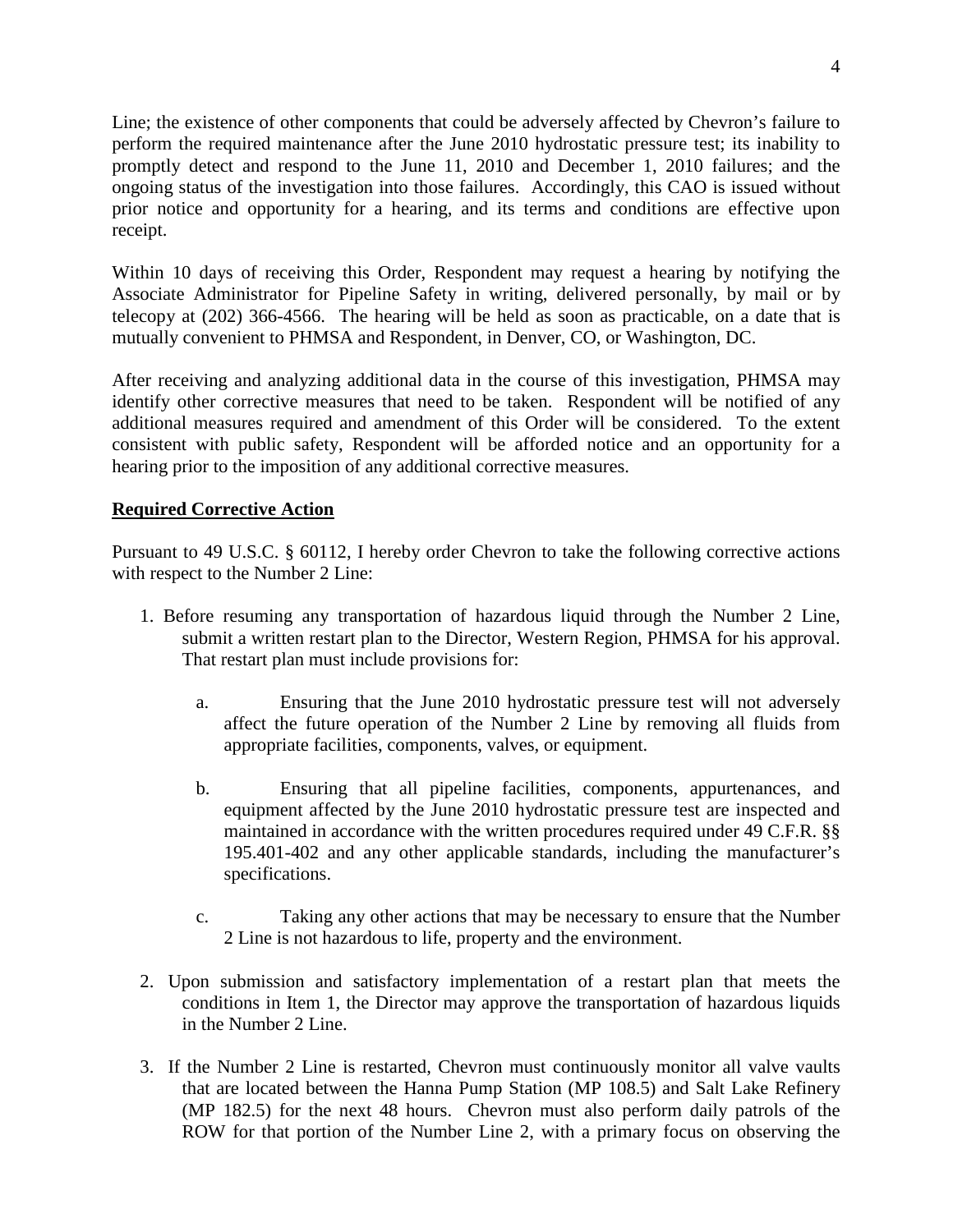conditions of any above-ground pipeline facilities, until the Director authorizes the discontinuance of such patrols. If any leaks are detected in performing these activities, the Number 2 Line must be immediately shutdown until repairs or other appropriate remedial actions can be implemented.

- 4. Complete a full metallurgical examination and failure analysis of the Affected Valve within 30 days. A protocol for performing that mechanical and metallurgical testing must be submitted to the Director for prior approval.
- 5. Provide appropriate external leak detection systems for all above-ground pipeline facilities on the Number 2 Line between the Hannah Pump Station (MP 108.5) and Salt Lake Refinery (MP 182.5) within 60 days. Such systems must be capable of detecting leaks at the earliest practicable moment and of transmitting all necessary data to appropriate Chevron personnel. If adequate leak detection systems are installed, the Director will discontinue the daily patrols required under Item 5.
- 6. Submit an integrity verification and remedial work plan to the Director for approval within 90 days. The plan must contain appropriate provisions for addressing all known or suspected factors in the June 11, 2010, and December 1, 2010 failures.
- 7. Upon approval by the Director, the integrity verification and remedial work plans become incorporated into this Order and must be revised as necessary to incorporate the results of actions undertaken pursuant to this Order and whenever necessary to incorporate new information obtained during the failure investigation and remedial activities. Submit any such plan revisions to the Director for prior approval. The Director may approve plan elements incrementally.
- 8. Implement the integrity verification and remedial work plan as it is approved by the Director, including any revisions to the plan.
- 9. Submit a written report to the Director within 120 days that provides an analysis of whether additional valves should be installed on the Number 2 Line to ensure that its operation is not a threat to the public, property, or the environment. Chevron must consult with PHMSA and appropriate state and local officials in performing that analysis and preparing its written report.
- 10. Based on the information in the written report provided in Item 9, the Director may require the installation of such additional valves as are necessary to ensure that the operation of the Number 2 Line is not a threat to the public, property, or the environment.
- 11. Submit quarterly reports to the Director that: (1) include all available data and results of the testing and evaluations required by this Order; and (2) describe the progress of the repairs or other remedial actions being undertaken. The first quarterly report for the period from December 1, 2010, through December 31, 2010, is due by January 31, 2011.
- 12. Maintain documentation of the costs associated with implementation of this Corrective Action Order. Include in each monthly report submitted, the to-date total costs